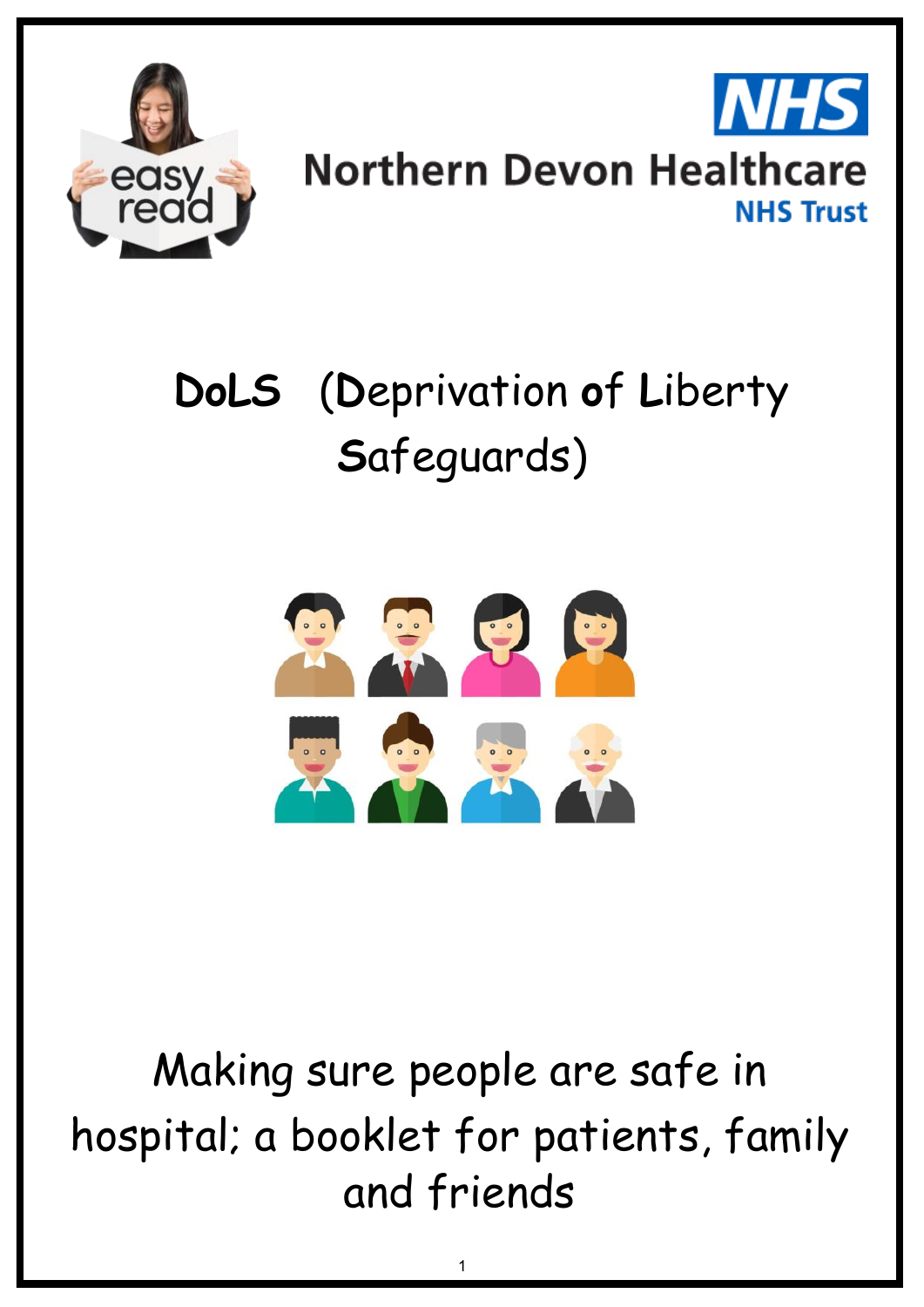# **The Mental Capacity Act:**



The Mental Capacity Act 2005 is a law about making decisions and what to do if someone is unable to make a decision for themselves.



Deprivation of Liberty Safeguards are part of the Mental Capacity Act.

# **Lacking capacity:**



When we are poorly it can be hard to make decisions. Being ill, having an infection or long term health condition can affect how we make our choices.



Some people with learning disabilities or Dementia may find it hard to make decisions too.



When people cannot make decisions for themselves they are known as lacking capacity.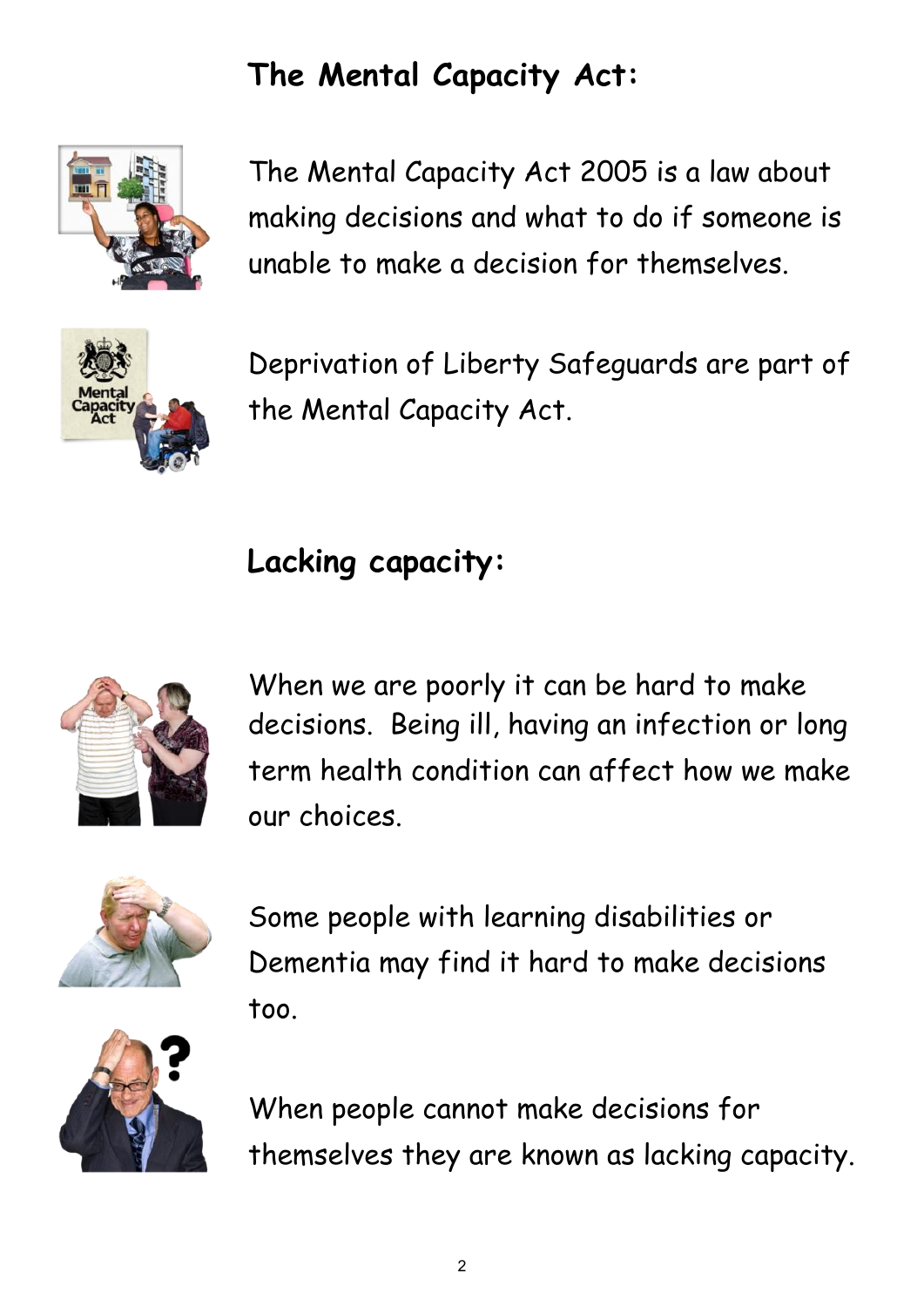#### **Making decisions:**



People who are staying in hospital should be treated or cared for in a way that means they are safe. They have a right to be involved in decisions about their care and treatment.



You can usually make choices about your stay in hospital. Hospital staff will always try to help you understand your choices .



Sometimes people are not able to understand a choice about their medical care. They might be able to make some decisions, but not others.



When a patient is unable to make a decision hospital staff can make a decision for them. They may ask your friends and family to help with these decisions.



If your friends and family cannot help with the decision then a person from outside the hospital may need to come and help you with the decision. They are called Independent Mental Capacity Advocates (IMCA).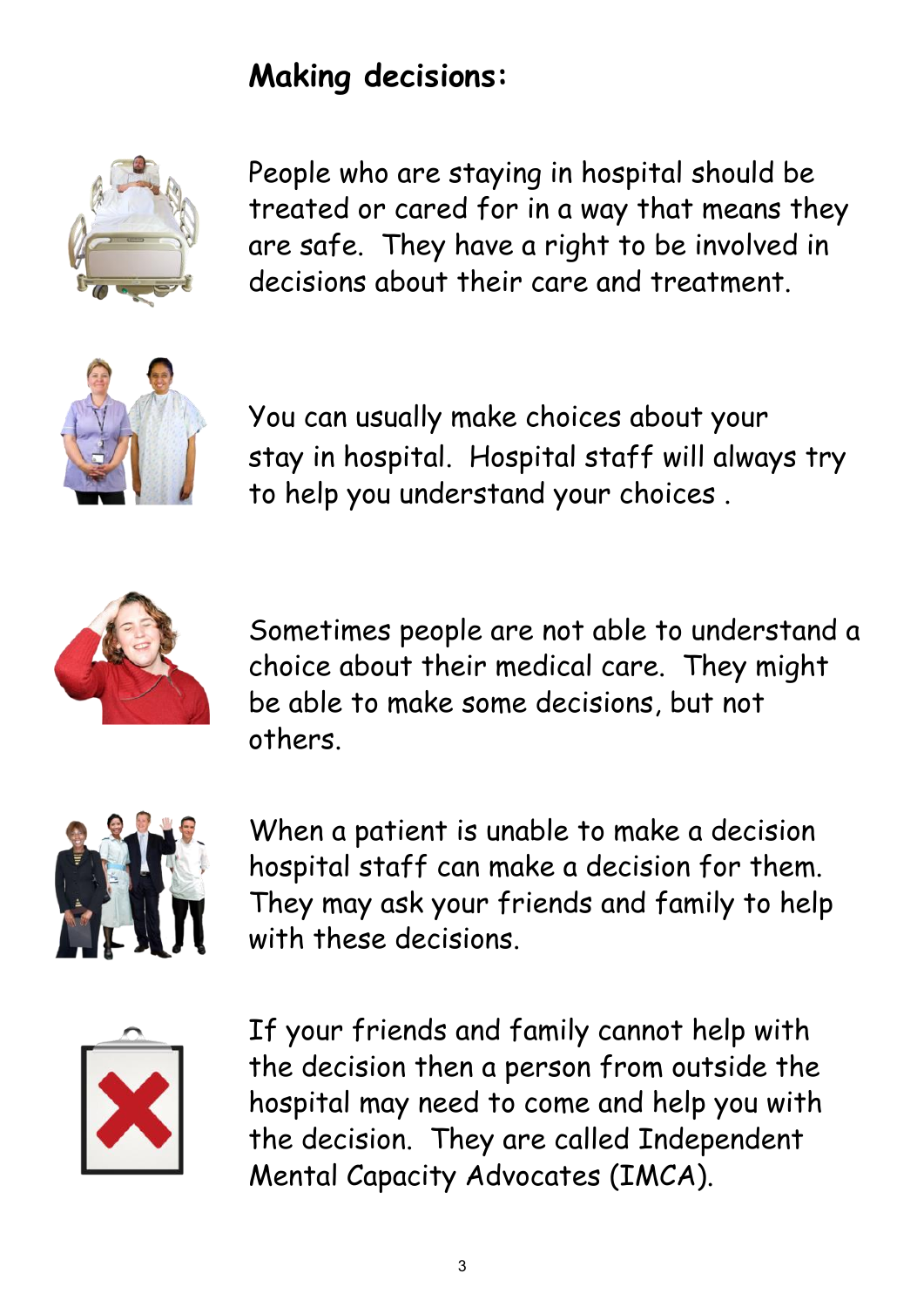

## **Deprivation of Liberty and Deprivation of Liberty Safeguards**



Sometimes hospital staff may need to deprive a patient of their liberty to keep them safe. Meaning they may not be free to leave the hospital and under some form of control.



If a patient is deprived of their liberty then the deprivation of liberty safeguards are needed to make sure the persons human rights are protected.





Hospital staff :

- Must involve family and friends where appropriate
- Must check and prove that the person is unable to make a decision and therefore lacks capacity



 Must make an application to the Local Authority to deprive a person of their Liberty



 Must think about the least restrictive way of caring for the patient See example on page 6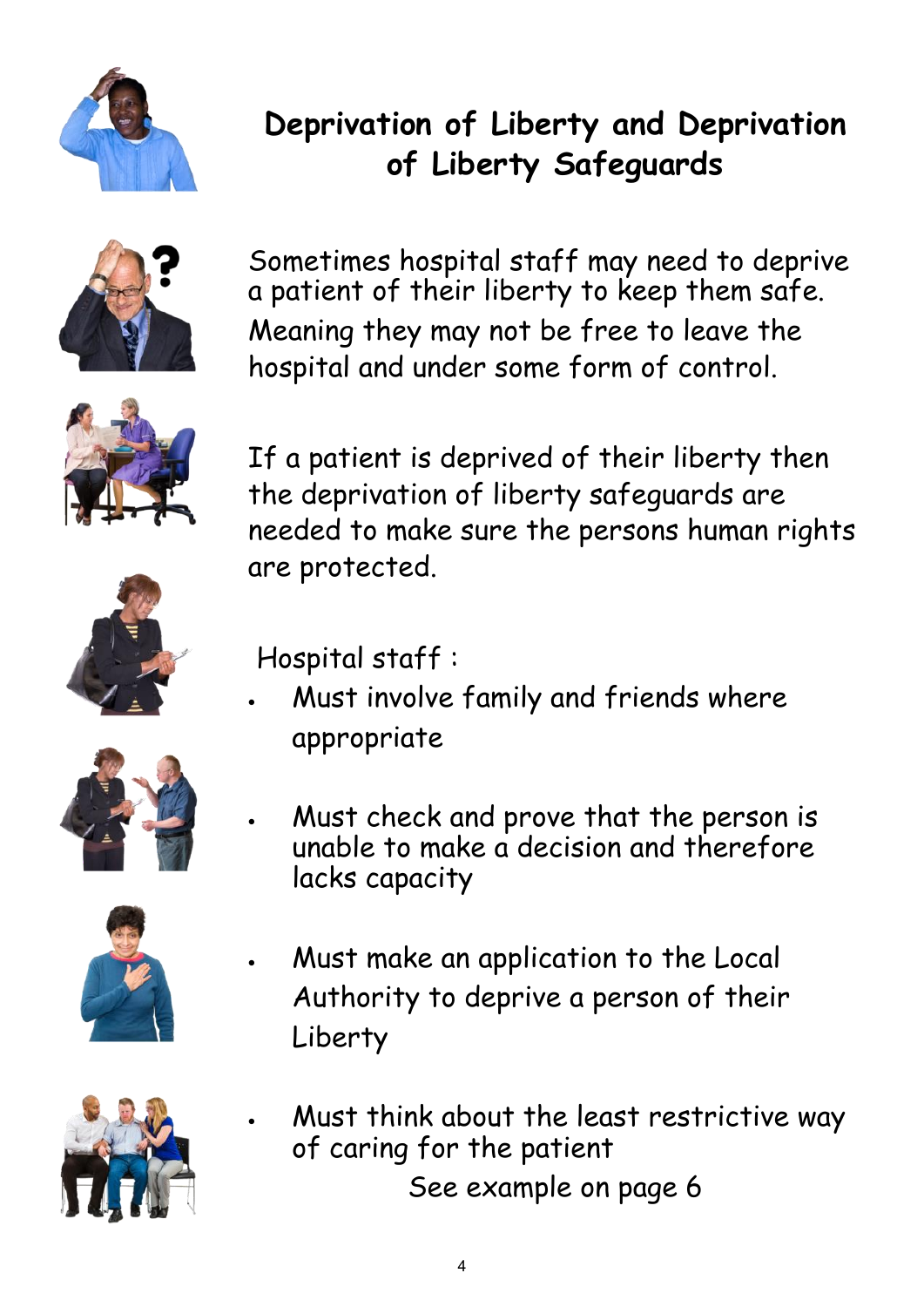

#### **Rules to protect you:**



A best interest meeting might be held for a patient if they are unable to make a decision for themselves. Family members or people who know the person well will be invited to this meeting.



If they do not have anyone who can do this for them, the hospital staff will ask an IMCA to get involved. An IMCA's role is to support and represent the person in decision making.



The deprivation of liberty safeguards process means that the deprivation of liberty is looked at and reviewed by people outside of the hospital to make sure it is lawful.



If a person is unhappy that their liberty has been deprived they are entitled to say so. Staff will look at the decision to see if it is right for the person.



The deprivation of liberty safeguards process also allows the patient or the patients representative to challenge the decisions in a court of law.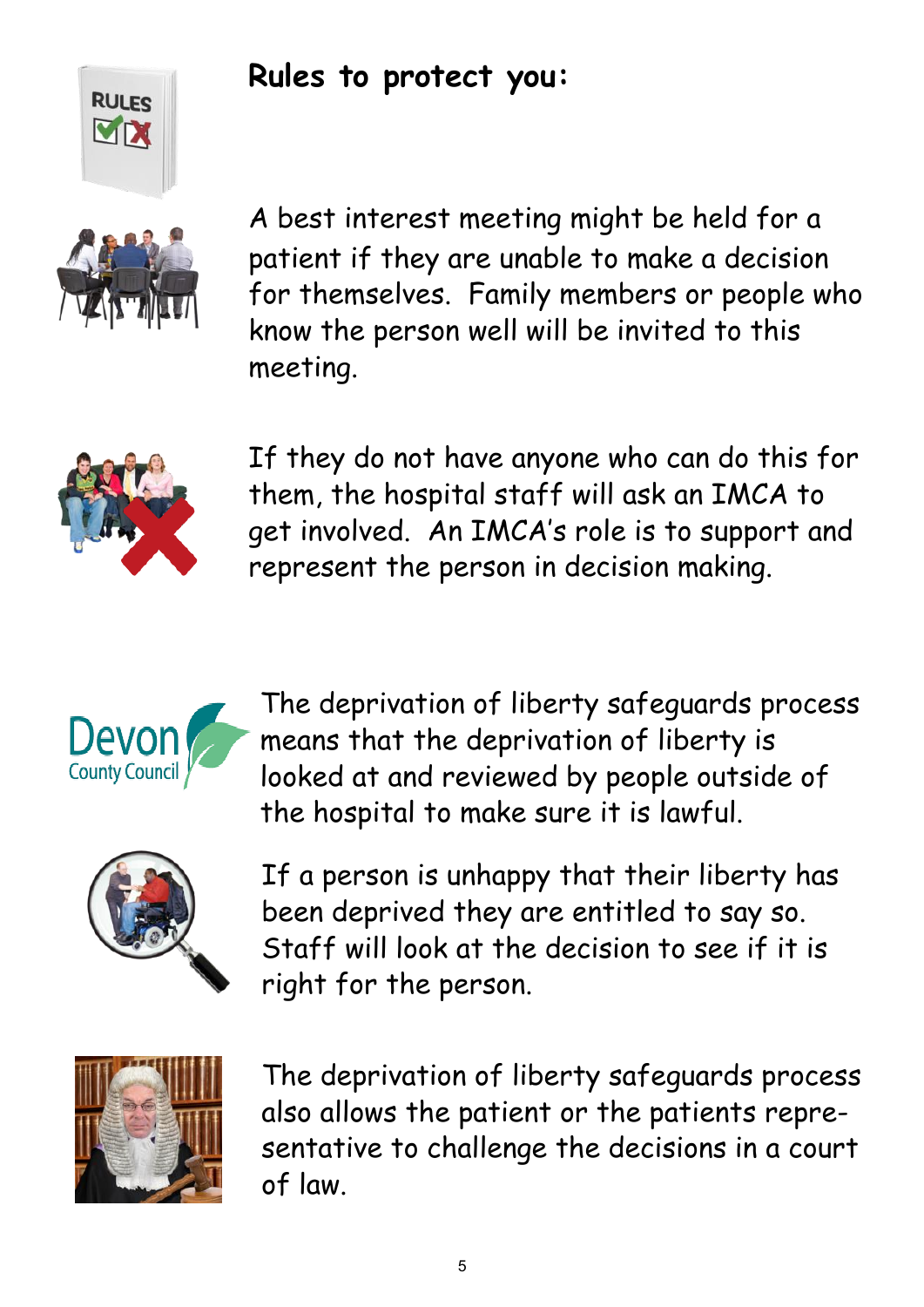

#### **An example of a Deprivation of Liberty:**



Dave is confused. He doesn't understand how poorly he is and why he needs to stay in hospital.



Hospital staff have tried to explain to Dave why he needs to stay in. Dave would not be safe if he went home. He cannot get the treatment he needs at home.



Dave's Doctor arranges for a best interest meeting with people who know Dave well. Everyone involved agrees Dave needs to stay in hospital where he can be looked after until he is better.



Dave tries to walk out of the hospital as he just wants to go home. Dave is not free to go home so has to be stopped if he tries to leave.



It is decided that Dave will have someone to supervise him at all times. They will support him, help him to relax and ensure he is safe.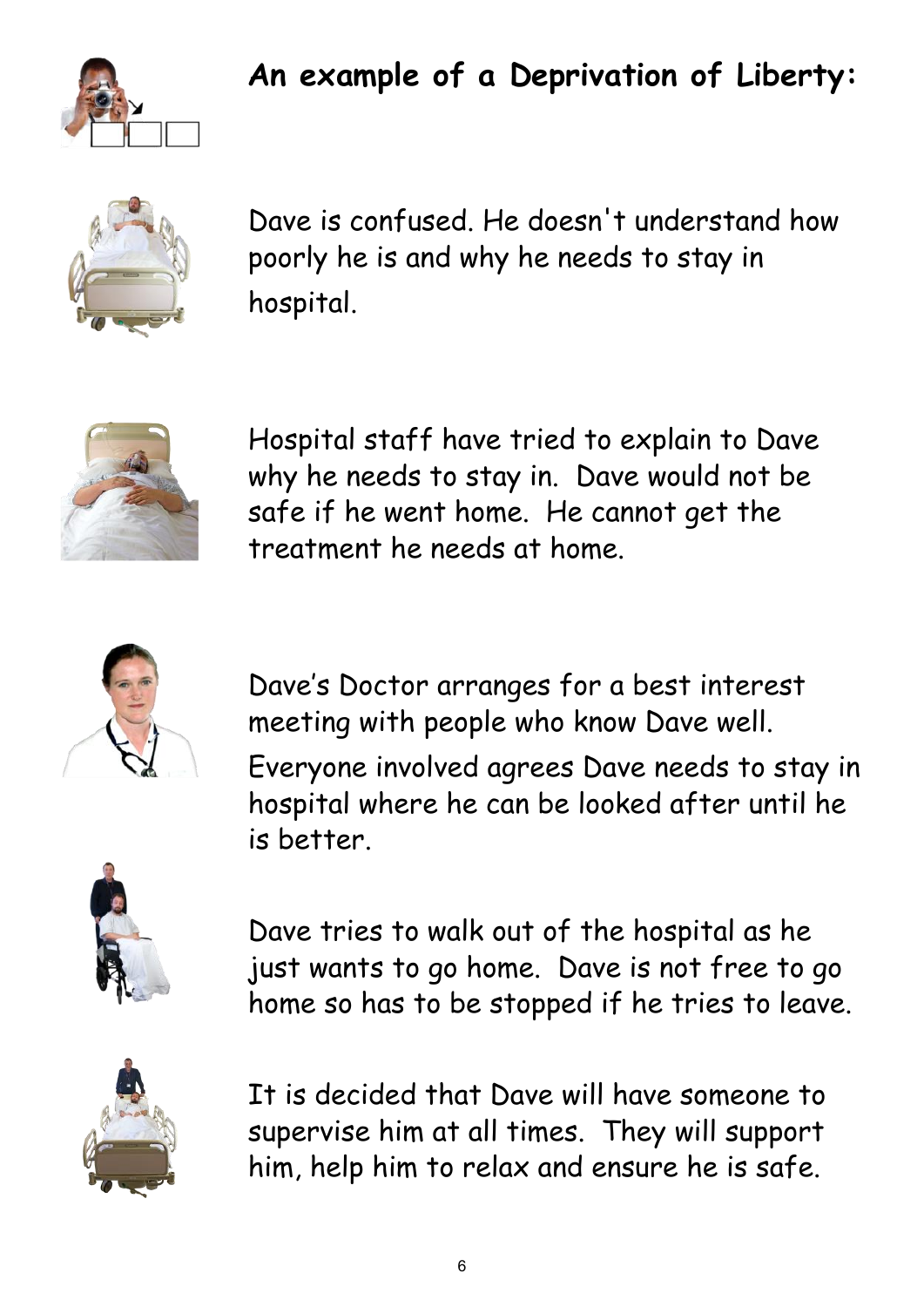#### **For more information:**



If you would like more information about a patients deprivation of liberty, in the first instance, please speak with the patient's Ward Manager.

Northern Devon Healthcare NHS Trust North Devon District Hospital Raleigh Park Barnstaple Devon EX31 4JB Telephone: 01271 322577 Or The NDHT DoLS Team Telephone: 01271 341512 Email: ndht.dols@nhs.net You can also contact PALS:

Telephone 01271 314090 or by

Email: [ndht.PALS@nhs.net](mailto:ndht.PALS@nhs.net)